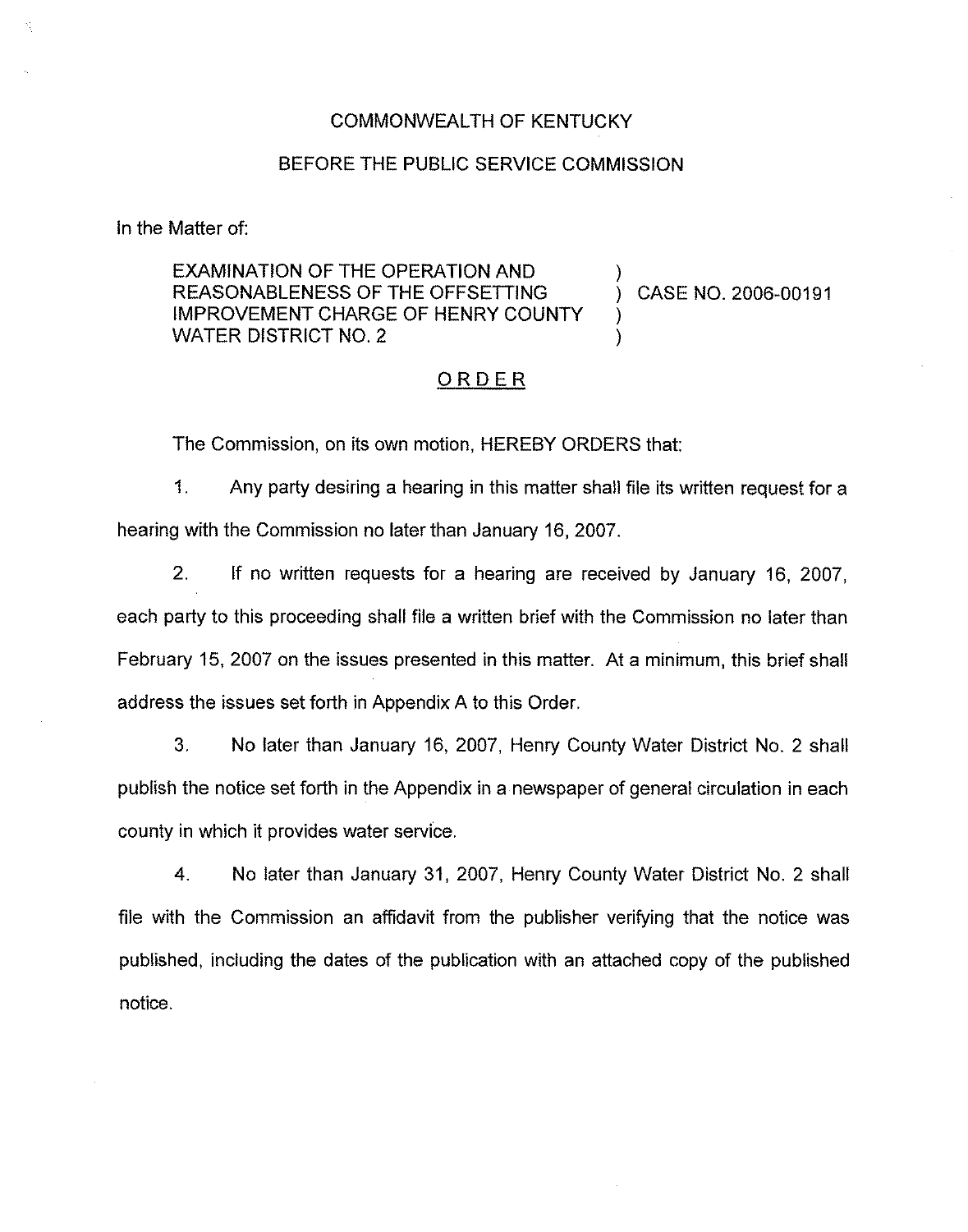Done at Frankfort, Kentucky, this 5th day of January, 2007,

By the Commission

**Ceative Director** 

 $\bar{z}$ 

Case No. 2006-00191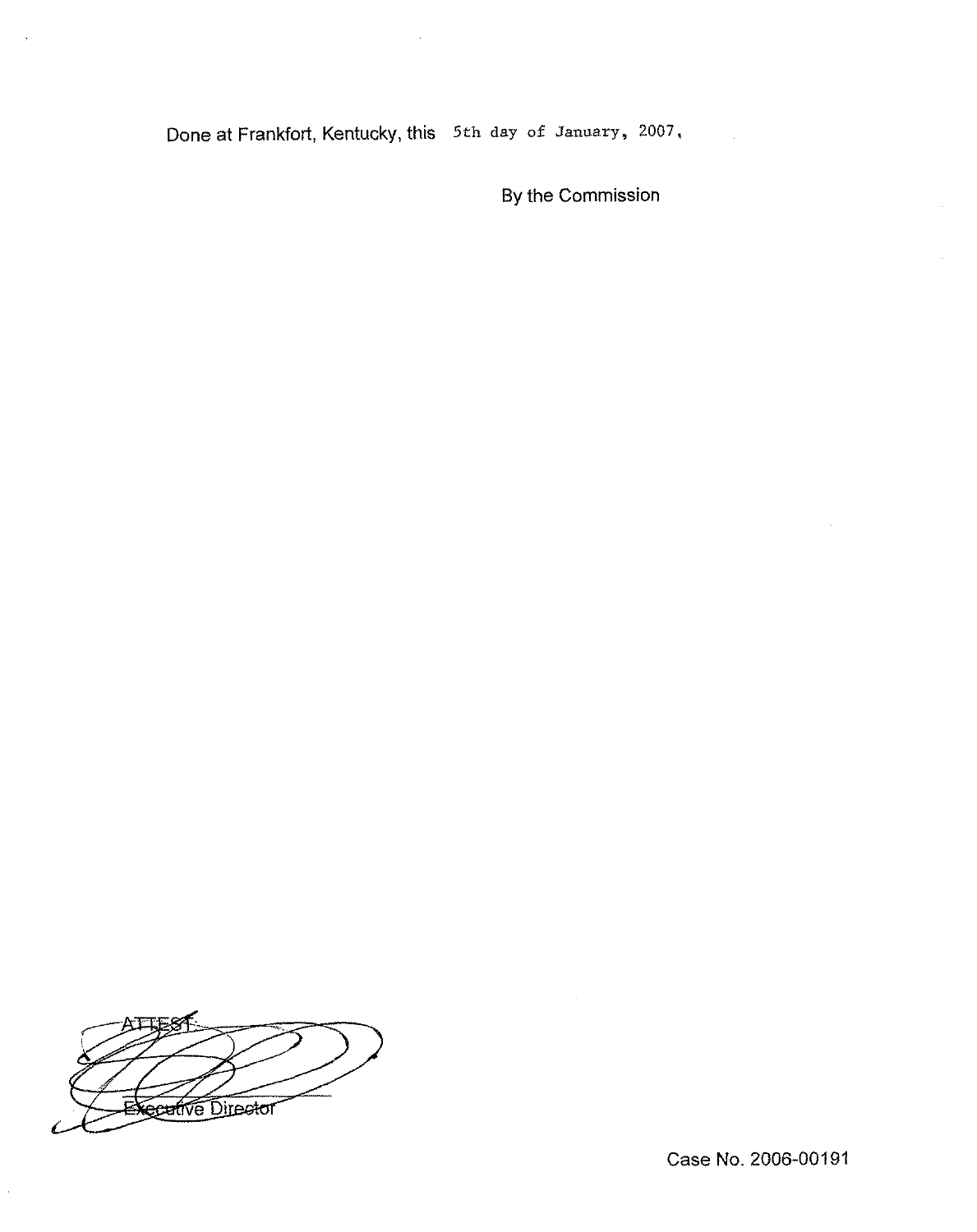#### APPENDIX A

# APPENDIX TO AN ORDER OF THE KENTUCKY PUBLIC SERVICE COMMISSION IN CASE NO, 2006-00191 January 5, 2007.

### Issues to Address in Written Briefs

1. Whether, in determining the reasonableness of the proposed Offsetting improvement Charge ("OIC"), the Commission should consider the level of Henry County Water District No. 2's ("Henry District" ) existing rates for general water service?

2. Whether, as a condition to the assessment of a charge such as the OIC, a water utility must be assessing rates for general service that fully recover the cost of providing water service?

3. Whether the use of the proposed OIC is more equitable and reasonable and less administratively burdensome than the use of a fee based upon either the equity and incremental cost methodologies that the American Water Works Association recognizes?

4. a. Whether the assessment of a charge or fee such as the proposed OIC is reasonable only when the assessing water utility is experiencing significant growth?

b. If the assessment is dependent upon a water utility experiencing significant growth, is Henry District experiencing such growth?

5. What consideration, if any, should the Commission when examining the reasonableness of the proposed OIC, give to the revenues that new customers will generate when they begin receiving water service?

6. Whether Henry District's certification to a local planning and zoning commission of the availability of water service to unoccupied and unserved real estate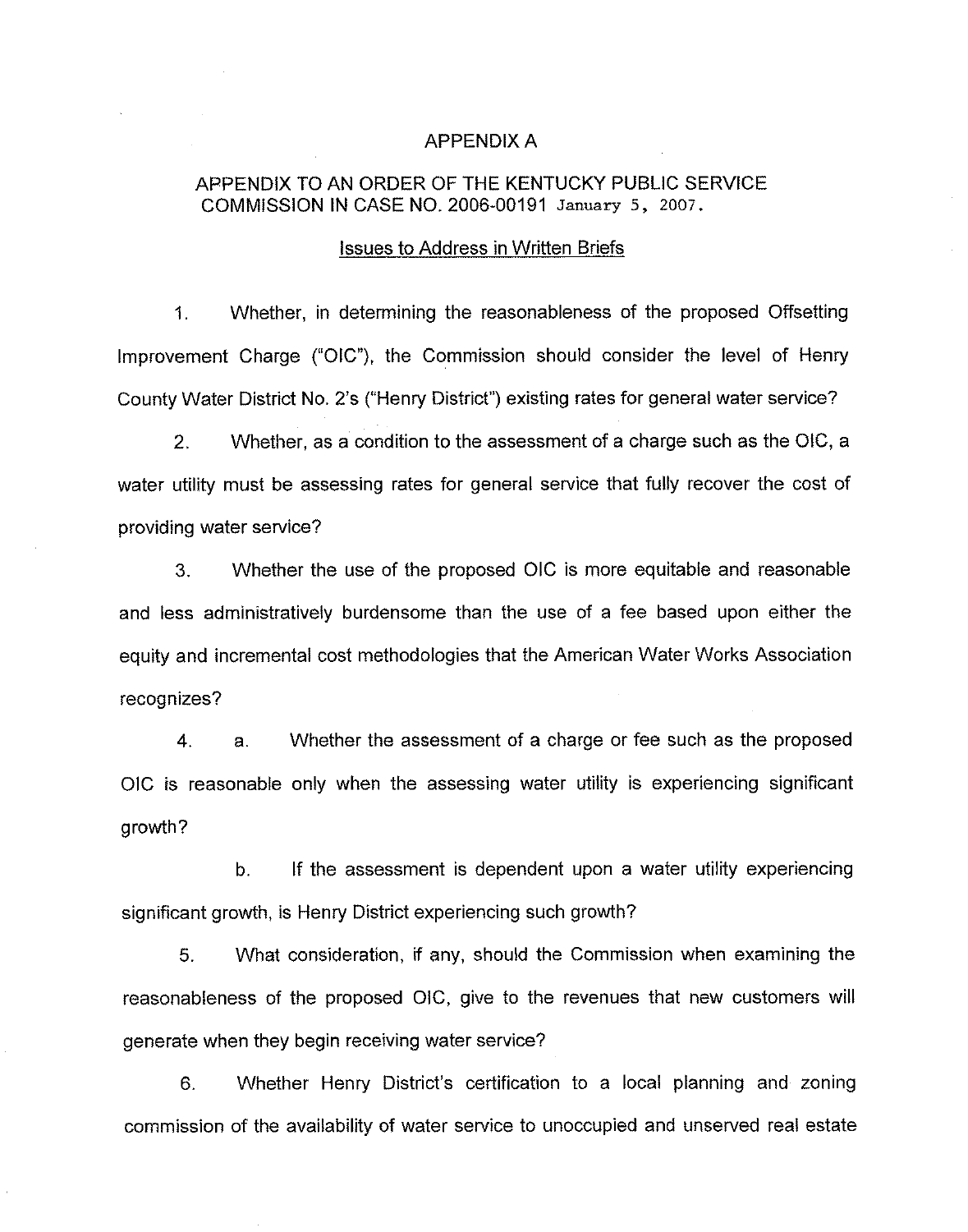tracts may serve as a proper basis for denying water service to applicants for water service who meet the published conditions of service and are ready to take such service?  $\sim 1$ 

 $\hat{\boldsymbol{\theta}}$